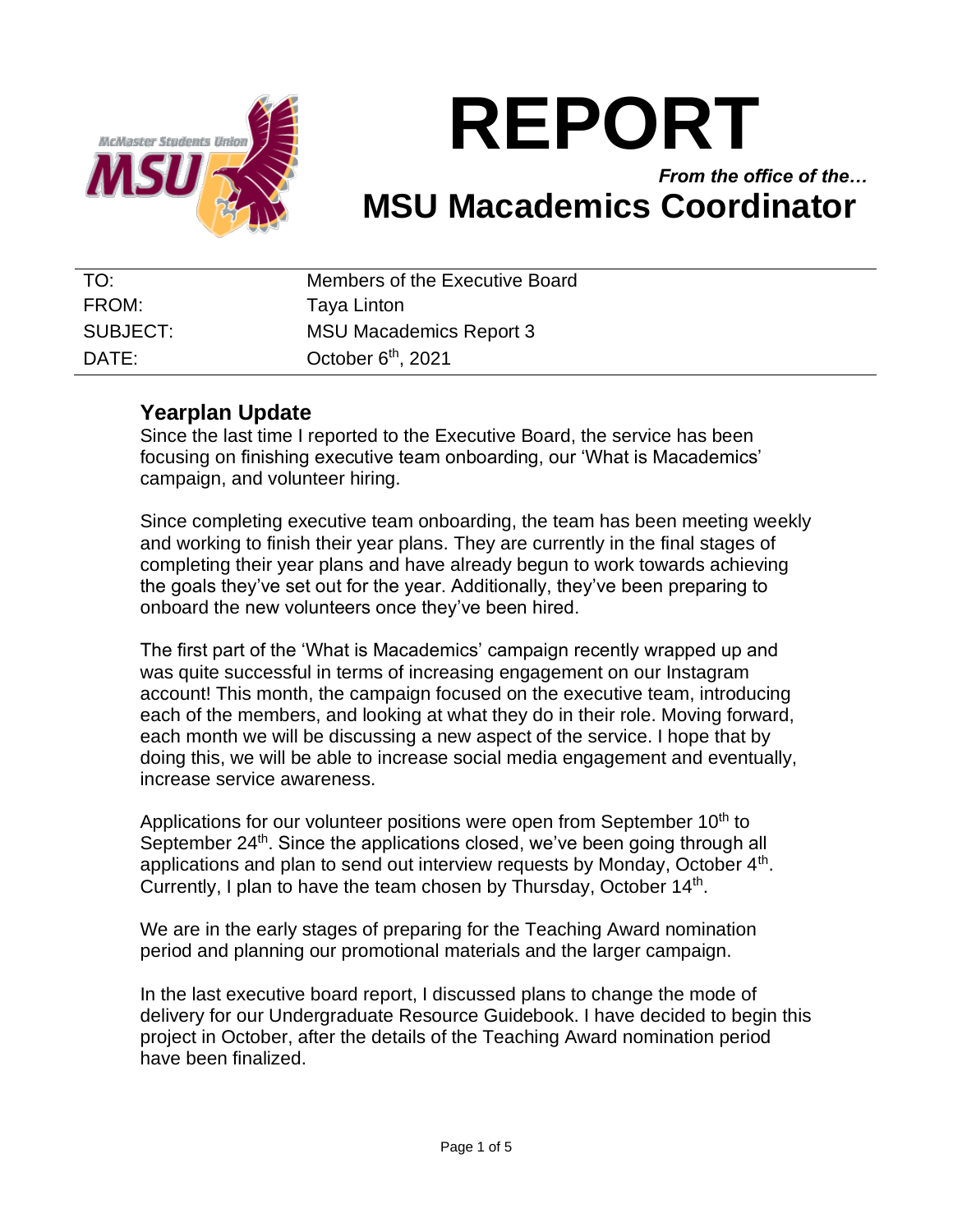## **Events, Projects, & Activities**

#### *General Service Usage*

Since the last time I reported, our social media engagement has greatly increased! Through our posts and stories on Instagram, we've increased our followers, the accounts we reach with our content, the number of accounts that interact with out content. On Facebook, we've increased our page likes, the number of accounts our posts reach, and the number of accounts that are engaging with our posts.

#### *Projects & Events 1: Executive Team Onboarding (Complete)*

All executive team members have finished their onboarding and the majority of their trainings; all executives still need to complete their MSU Accessibility training and approximately half of the team still need to finish their Sexual Violence Prevention and Response training.

We've completed all trainings that are held by the service and have finalized our objectives and plans for the upcoming year. Moving forward, I believe that the executive team has been well prepared for their roles and will not have any issues onboarding their volunteers.

#### *Projects & Events 2: What is Macademics Campaign (Ongoing)*

Since last reporting to the Executive Board, I have decided, along with my Promotions Coordinator, to make the 'What is Macademics' campaign ongoing throughout the year. Each month, we will be focusing on and discussing a different aspect of the service. In an attempt to increase volunteer applications, we looked at the executive team this month. Each executive team member was asked to answer a set of questions pertaining to their role and submit a headshot. Using this information, the Promotions Coordinator created a series of posts that gave information about the team and encouraged students to apply to be a volunteer with the service.

#### *Projects & Events 3: Volunteer Hiring (Ongoing)*

The application period for volunteers recently closed on September  $24<sup>th</sup>$ . Since then, the executive team has been working towards evaluating the applicants and making decisions regarding who will move on to the interview stage.

Interviews will be conducted by myself and the Volunteer and Logistics Coordinator, along with the help of the Research and Resources, Teaching Awards Committee (TAC), and Promotions Coordinators. We are aiming to have interview requests sent out by Monday, October  $4<sup>th</sup>$  and will be holding interviews on Thursday, October  $7<sup>th</sup>$  and Friday, October  $8<sup>th</sup>$ . Any applicants that cannot make these dates will be given an interview during the week of October 11<sup>th</sup>.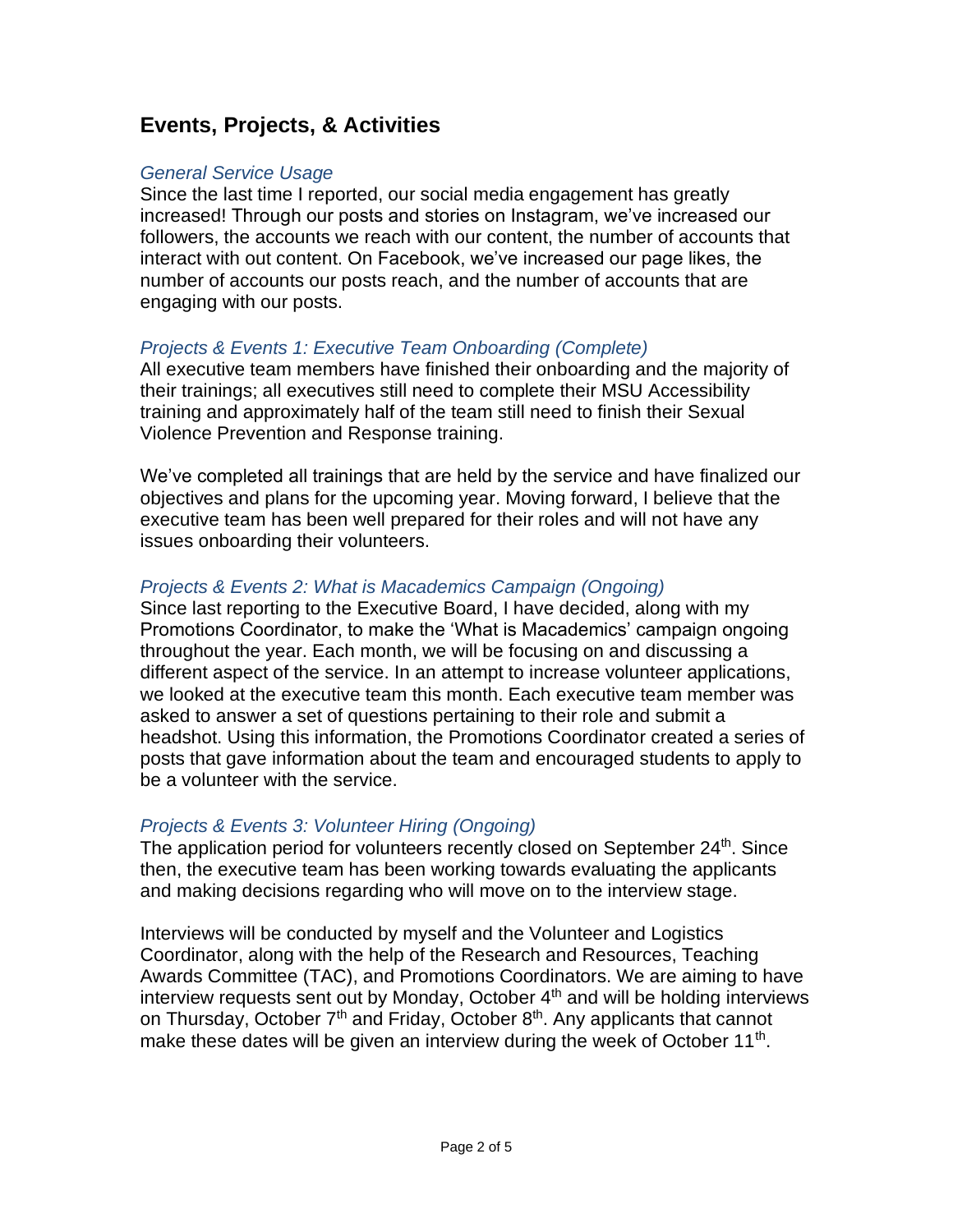Offers will be sent out to successful applicants by Thursday, October  $14<sup>th</sup>$  at the latest to ensure that the volunteers will be able to attend Accessibility training on the 15<sup>th</sup> or 18<sup>th</sup>.

#### *Projects & Events 4: Teaching Awards Promotion and Nomination Period (Upcoming)*

This year, we are aiming to accept Teaching Awards nominations between October  $27<sup>th</sup>$  and November 10<sup>th</sup>. With this date quickly approaching, we have begun to brainstorm ideas for the promotional campaign during our weekly meetings.

The TAC Coordinators, Promotions Coordinator, and I have meetings set up to discuss the finalize our plan for promoting the nominations period. These dates will also give us enough time to collaborate with the Underground to produce new promotional materials for the Teaching Awards, should we choose to do so.

Additionally, we will be finalizing all aspects of our plans regarding the nomination period during these meetings. This includes the logistics of the nomination period and receiving nominations, as well as promoting TAC through the faculties and individual professors.

## **Outreach & Promotions**

#### *Summary*

Since the last Macademics report, we've been focusing on our 'What is Macademics' campaign and working to promote our hiring period. This month, we ran our campaign and promoted hiring between September  $12<sup>th</sup>$  and September 24<sup>th</sup>. My hope was that the 'What is Macademics' campaign would draw attention to Macademics and would increase engagement overall, leading to an increase in individuals applying to be volunteers as well.

This has proven to be successful, as nearly all of our engagement metrics have increased in the last month. Moving forward, we will continue to produce resources that give students more information about what the service does, and ideally, would also increases our social media engagement.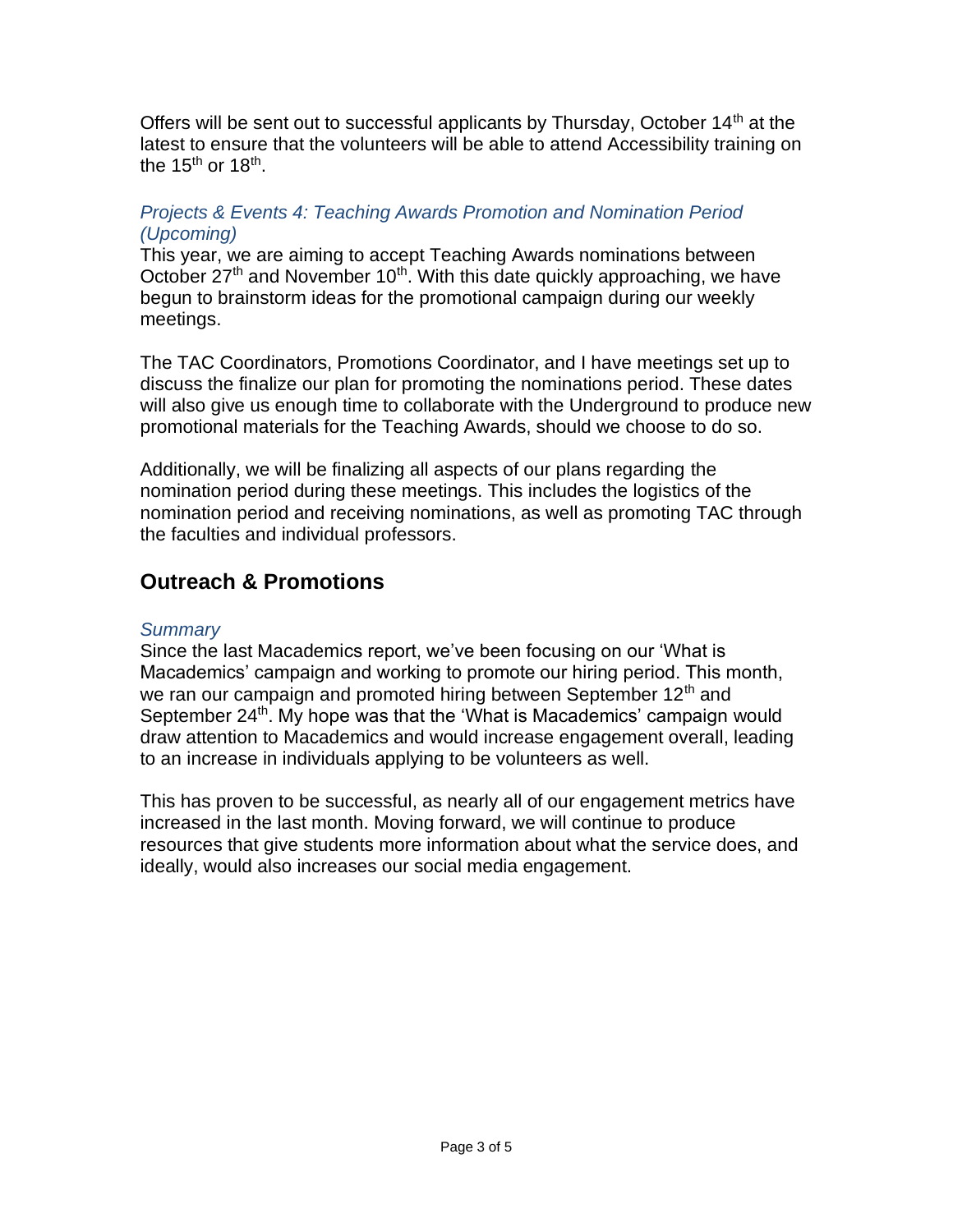

#### *Social Media Engagement since the Previous Report*

#### Facebook

| <b>Insights</b>  | <b>Start</b><br><b>Values</b> | Last<br><b>Report</b><br><b>Values</b> | <b>Current</b><br><b>Values</b> | <b>Report</b><br>Change (%) | <b>Total</b><br>Change<br>(%) |
|------------------|-------------------------------|----------------------------------------|---------------------------------|-----------------------------|-------------------------------|
| Likes            | 1174                          | 1180                                   | 1187                            | $+0.6%$                     | $+1.1%$                       |
| <b>Reach</b>     | 671                           | 412                                    | 1489                            | $+361.4%$                   | +232.3%                       |
| <b>Views</b>     | 65                            | 18                                     | 66                              | +366.7%                     | $+1.5%$                       |
| Engagement       | 7                             | 6                                      | 22                              | +366.7%                     | $+314.3%$                     |
| <b>New</b>       |                               |                                        |                                 |                             |                               |
| <b>Followers</b> | $\mathbf{2}$                  | 6                                      | 6                               | 0%                          | +300%                         |

#### Instagram

| <b>Insights</b>    | <b>Start</b><br><b>Values</b> | <b>Last</b><br><b>Report</b><br><b>Values</b> | <b>Current</b><br><b>Values</b> | <b>Report</b><br>Change (%) | <b>Total</b><br><b>Change</b><br>$(\%)$ |
|--------------------|-------------------------------|-----------------------------------------------|---------------------------------|-----------------------------|-----------------------------------------|
| <b>Followers</b>   | 381                           | 398                                           | 435                             | $+9.3%$                     | $+14.2%$                                |
| <b>Impressions</b> | 854                           | 321                                           | 3951                            | +1230.8%                    | +462.6%                                 |
| <b>Profile</b>     |                               |                                               |                                 |                             |                                         |
| <b>Visits</b>      | 148                           | 75                                            | 360                             | +480.0%                     | $+243.2%$                               |
| <b>Website</b>     |                               |                                               |                                 |                             |                                         |
| <b>Visits</b>      | 22                            | 10                                            | 58                              | +580.0%                     | +263.6%                                 |
| <b>Reach</b>       | 321                           | 138                                           | 763                             | +552.9%                     | $+237.7%$                               |